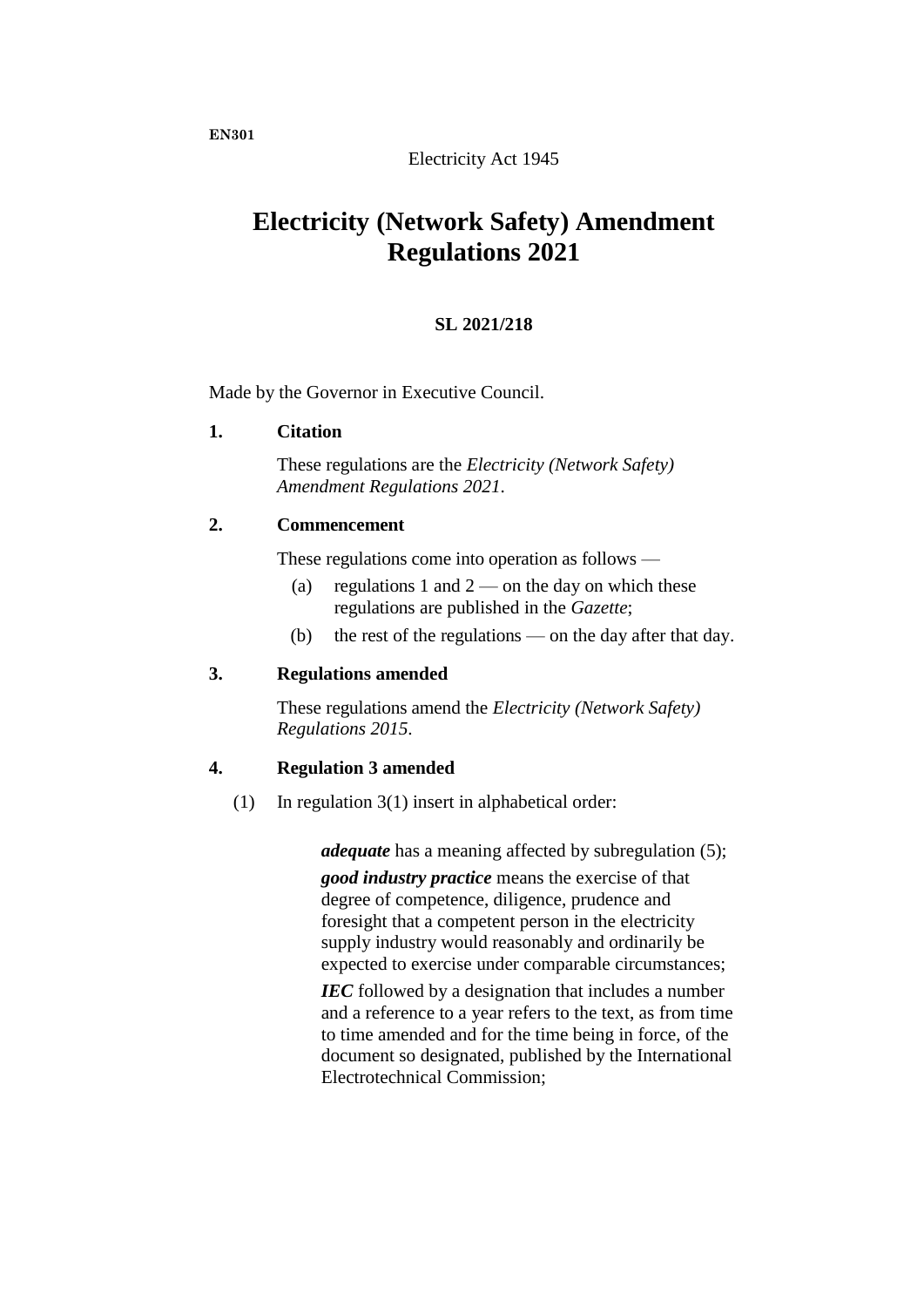*reasonably practicable*, in relation to a duty to ensure that a network is safe or that an activity is carried out safely, means that which is, or was at a particular time, reasonably able to be done in relation to so ensuring, taking into account and weighing up all relevant matters including —

- (a) the likelihood of the hazard or the risk concerned occurring; and
- (b) the degree of harm that might result from the hazard or the risk; and
- (c) what the person concerned knows, or ought reasonably to know, about —
	- (i) the hazard or the risk; and
	- (ii) ways of eliminating or minimising the hazard or the risk;

and

- (d) the availability and suitability of ways to eliminate or minimise the hazard or the risk; and
- (e) after assessing the extent of the hazard or the risk and the available ways of eliminating or minimising the hazard or the risk — the cost associated with available ways of eliminating or minimising the hazard or the risk, including whether the cost is grossly disproportionate to the hazard or the risk;

*stand-alone power system* has the meaning given in the *Electricity Industry Act 2004* section 3(1);

*storage works* has the meaning given in the *Electricity Industry Act 2004* section 3(1);

- (2) In regulation 3(1) in the definition of *network*:
	- (a) in paragraph (a) delete "operator; and" and insert:

operator, including storage works connected to the transmission works, other than storage works that are not part of the transmission works; and

- (b) in paragraph  $(b)(i)$  delete "that are" ( $1<sup>st</sup>$  occurrence);
- (c) in paragraph  $(b)(i)$  delete "and that are" and insert:

that are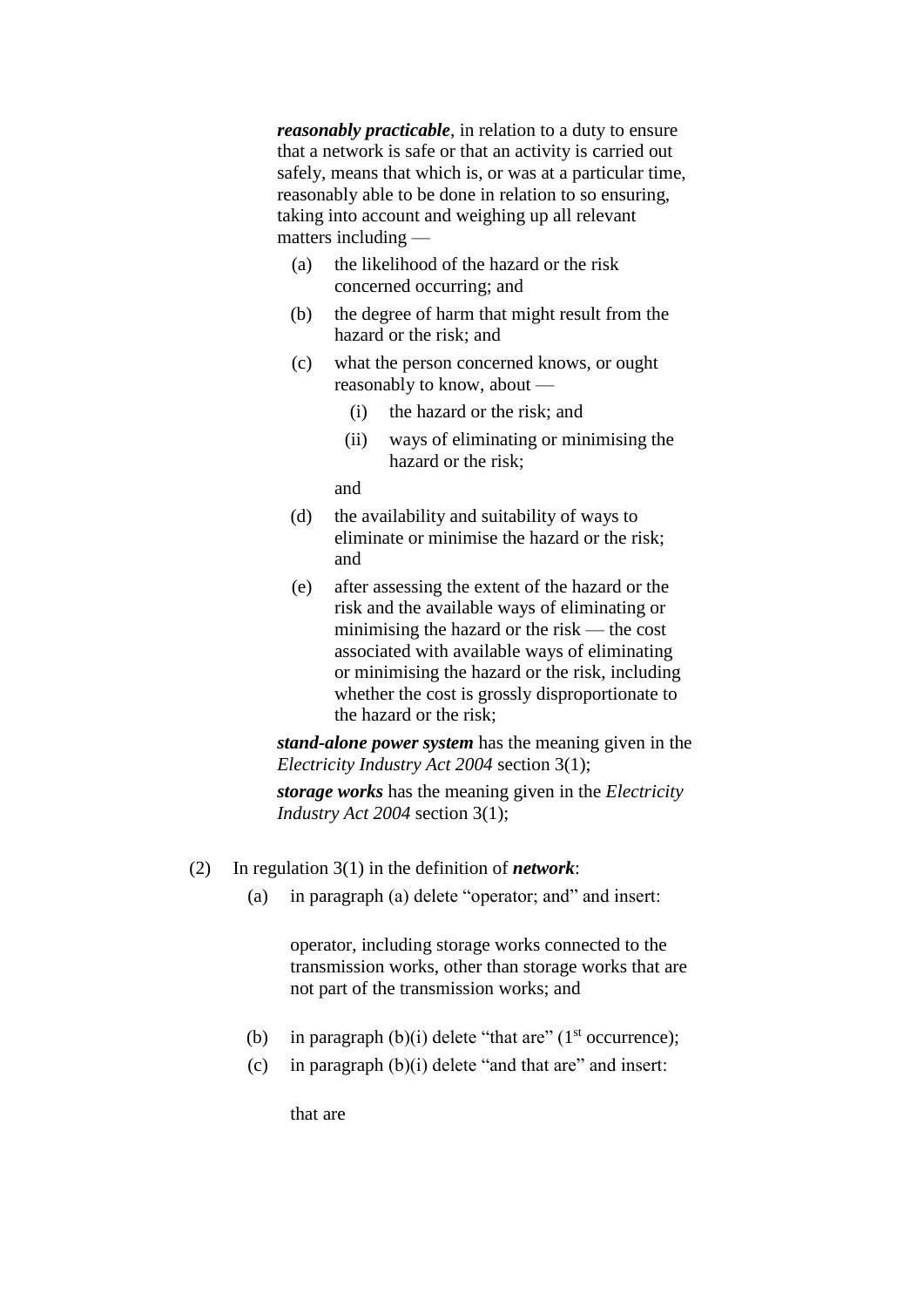- (d) after paragraph (b)(i) insert:
	- (ia) storage works connected to the distribution works, other than storage works that are not part of the distribution works; and
- (e) after paragraph (b) insert:
	- (ba) stand-alone power systems operated by a network operator; and
- (f) in paragraph (c) delete "(a) or (b)" and insert:

(a), (b) or (ba)

- (3) In regulation 3(1) in the definition of *prescribed activity* delete "design,".
- (4) In regulation 3(4) delete "within 6 metres of the network." and insert:

at the site at which the network is located or is being constructed.

- (5) After regulation 3(4) insert:
	- (5) For the purposes of these regulations, the adequacy of plans, procedures, standards, work practices, instruction, training, supervision, records or other things must be assessed by reference to good industry practice.

## **5. Regulation 4 amended**

(1) In regulation 4(1)(f) delete "BHP Billiton Iron Ore Pty. Ltd." and insert:

BHP Iron Ore Pty Ltd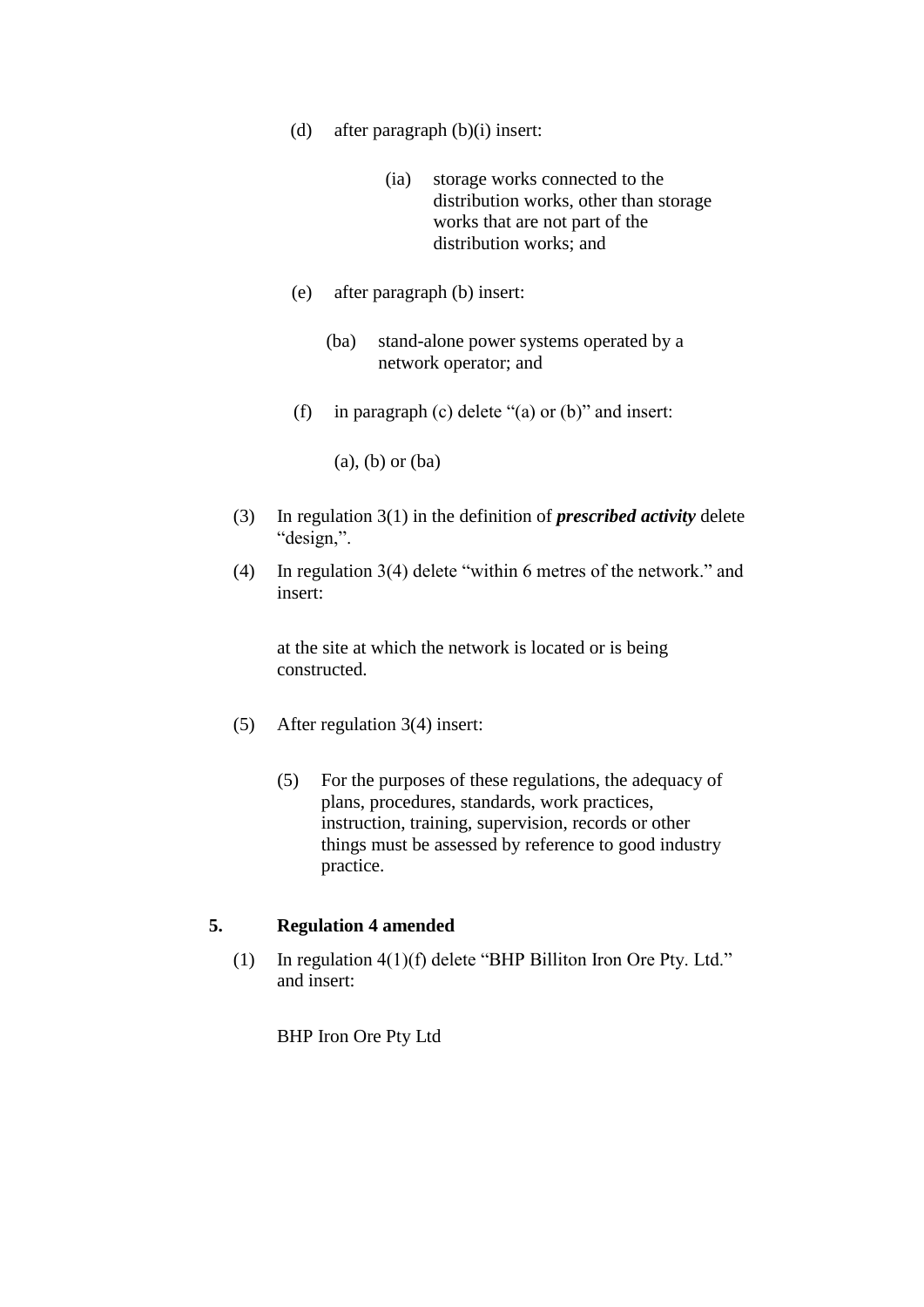- (2) In regulation 4(2):
	- (a) in paragraph (b) delete "Nippon Steel & Sumikin Resources Australia Pty. Ltd." and insert:

Nippon Steel Raw Materials Australia Pty Ltd

(b) in paragraph (c) delete "Nippon Steel & Sumitomo Metal Australia Pty Ltd" and insert:

Nippon Steel Australia Pty. Limited

(3) In regulation 4(3)(a) delete "Billiton".

#### **6. Regulation 5A inserted**

At the beginning of Part 2 Division 1 insert:

## **5A. Duty of network operator to ensure safety of network**

(1) A network operator must ensure, so far as is reasonably practicable, that the network of the network operator is designed, constructed, operated and maintained so as to ensure that it is safe.

Penalty for this subregulation: a fine of \$250 000.

- (2) A network operator contravenes subregulation (1) if the network operator fails to —
	- (a) develop, implement and maintain adequate
		- (i) design standards and construction procedures for the network; or
		- (ii) plans and procedures for the inspection, testing, maintenance and replacement of the network or parts of it; or
		- (iii) operating standards and procedures for the operation of the network;
		- or
	- (b) regularly review the design, engineering and operation of the network for safety and effectiveness, in accordance with good industry practice.
- (3) Subregulation (2) does not limit the generality of subregulation  $(1)$ .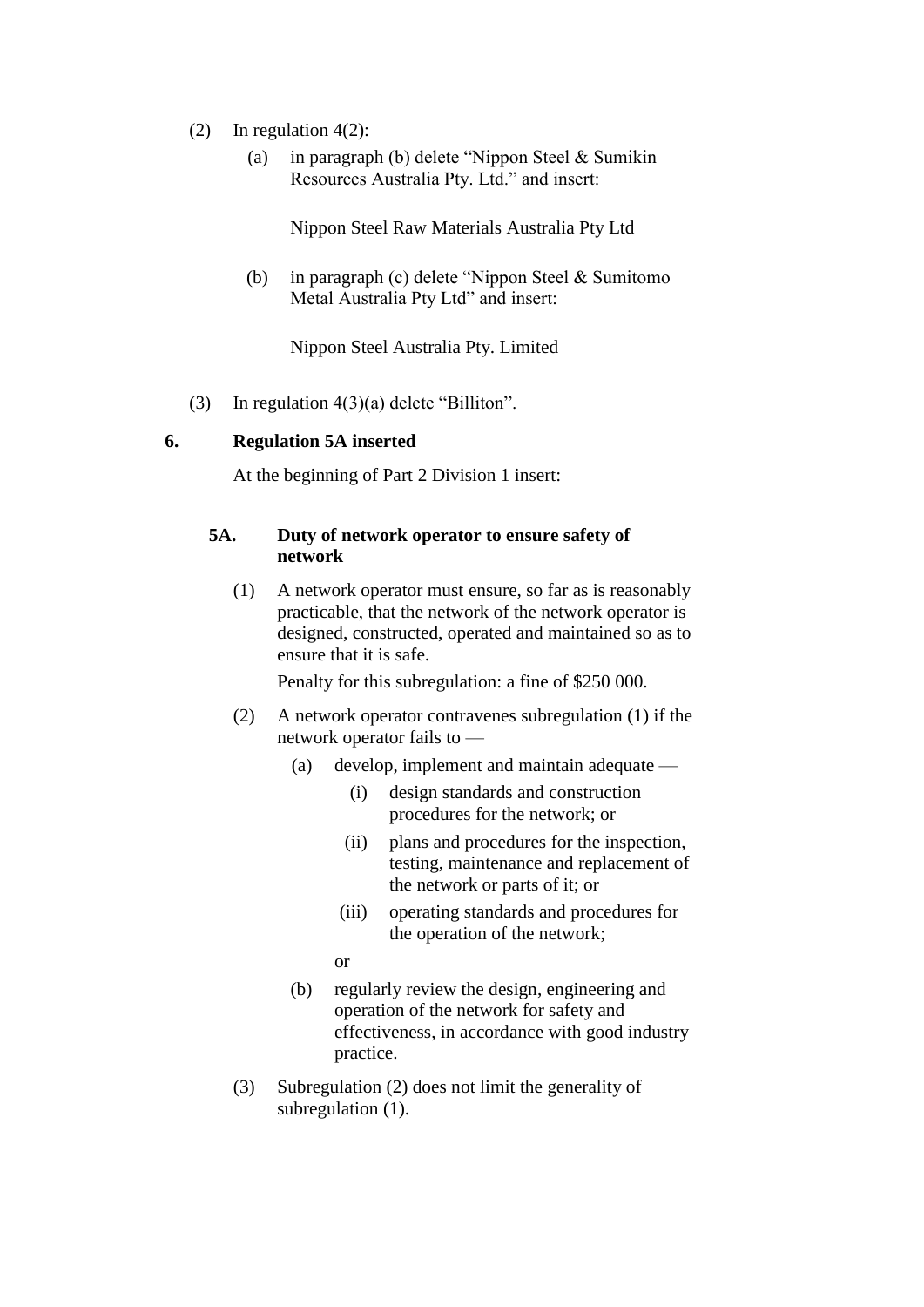(4) A network operator must maintain records that are sufficient to demonstrate the extent of the network operator's compliance with its duty under subregulation (1).

Penalty for this subregulation: a fine of \$250 000.

- (5) A network operator must
	- (a) maintain adequate records of the location of the network; and
	- (b) make those records available on request to a person who, for reasons of safety, requires access to the records.

Penalty for this subregulation: a fine of \$250 000.

## **7. Regulation 6 amended**

In regulation  $6(2)$ :

- (a) delete paragraph (b);
- (b) in paragraph (d) delete "design of the network; or" and insert:

plans, procedures and standards referred to in regulation  $5A(2)(a)$ ; or

- (c) in paragraph (f) delete "the design, engineering and operation of the network, and";
- (d) in paragraph (f) delete "network," (2<sup>nd</sup> occurrence) and insert:

network

#### **8. Regulation 7 amended**

In regulation  $7(2)(a)$  delete "activity carried out" and insert:

activities carried out by those persons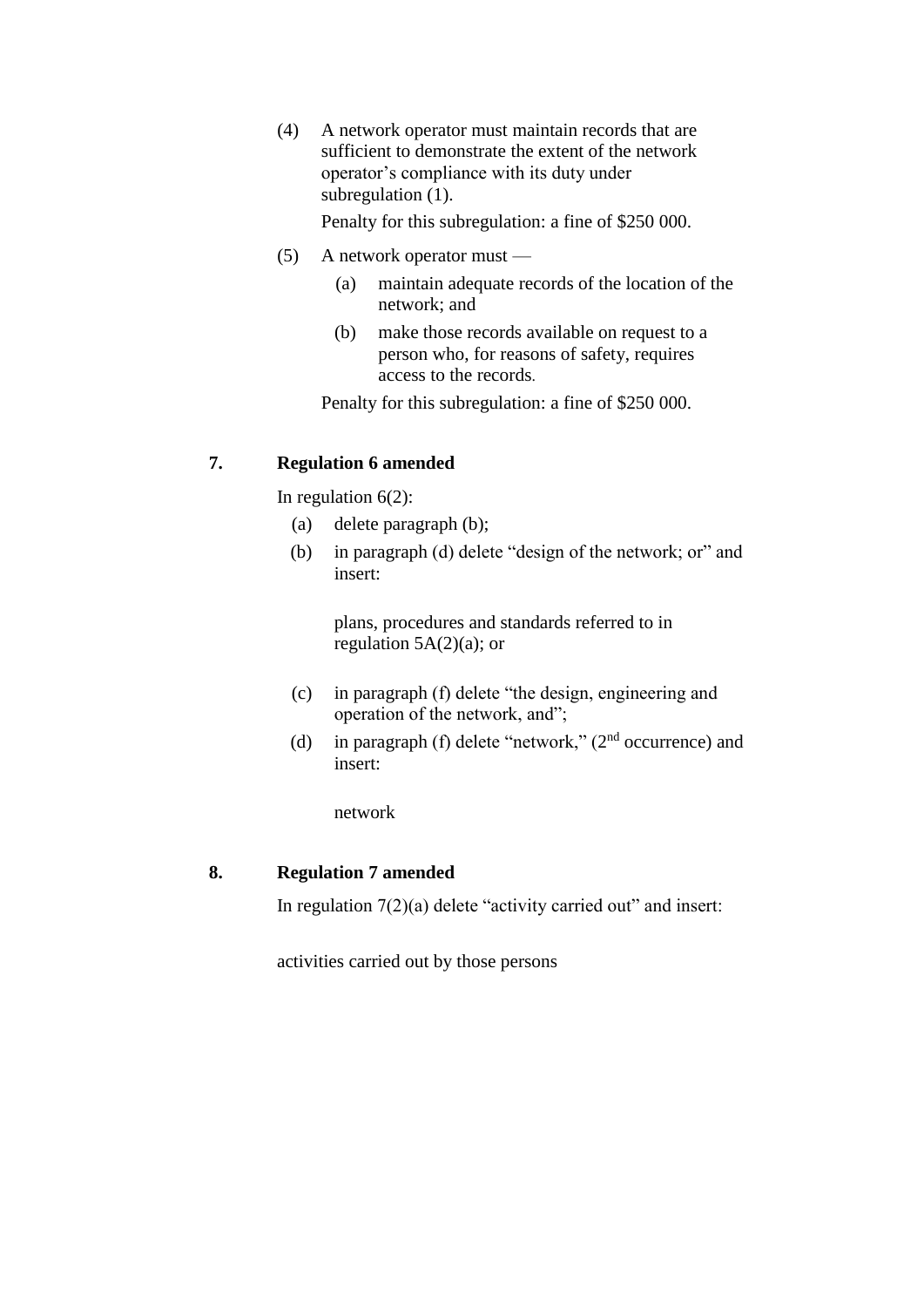## **9. Regulation 16 amended**

In regulation 16(1) delete "regulation 6." and insert:

regulations 5A and 6.

Note: The heading to amended regulation 16 is to read:

**Compliance with safety management system evidence of compliance with regulation 5A, 6 or 7**

#### **10. Regulation 22 amended**

- (1) In regulation 22 delete the definition of *good work practice*.
- (2) In regulation 22 in the definition of *notifiable incident* paragraph (a)(vii) and (viii) delete "good work" and insert:

good industry

## **11. Schedules 1 and 2 replaced**

Delete Schedules 1 and 2 and insert:

## **Schedule 1 — Standards and codes containing evidentiary provisions**

[r. 17]

## **Division 1 — General**

Code of Practice for Safe Low Voltage Work Practices by Electricians, published by the Director in December 2017.

Utility Providers Code of Practice for Western Australia, produced by the Utility Providers Services Committee and applicable from 1 March 2018.

WA Electrical Requirements, published by the Director in December 2019.

AS 2676.1:2020 Guide to the installation, maintenance, testing and replacement of secondary batteries in buildings — Part 1: Vented cells.

AS 2676.2:2020 Guide to the installation, maintenance, testing and replacement of secondary batteries in buildings — Part 2: Sealed cells.

AS 5577-2013 Electricity network safety management systems.

AS/NZS 3000:2018 Electrical installations (known as the Australian/New Zealand Wiring Rules).

AS/NZS 3013:2005 Electrical installations — Classification of the fire and mechanical performance of wiring system elements.

AS/NZS 3100:2017 Approval and test specification — General requirements for electrical equipment.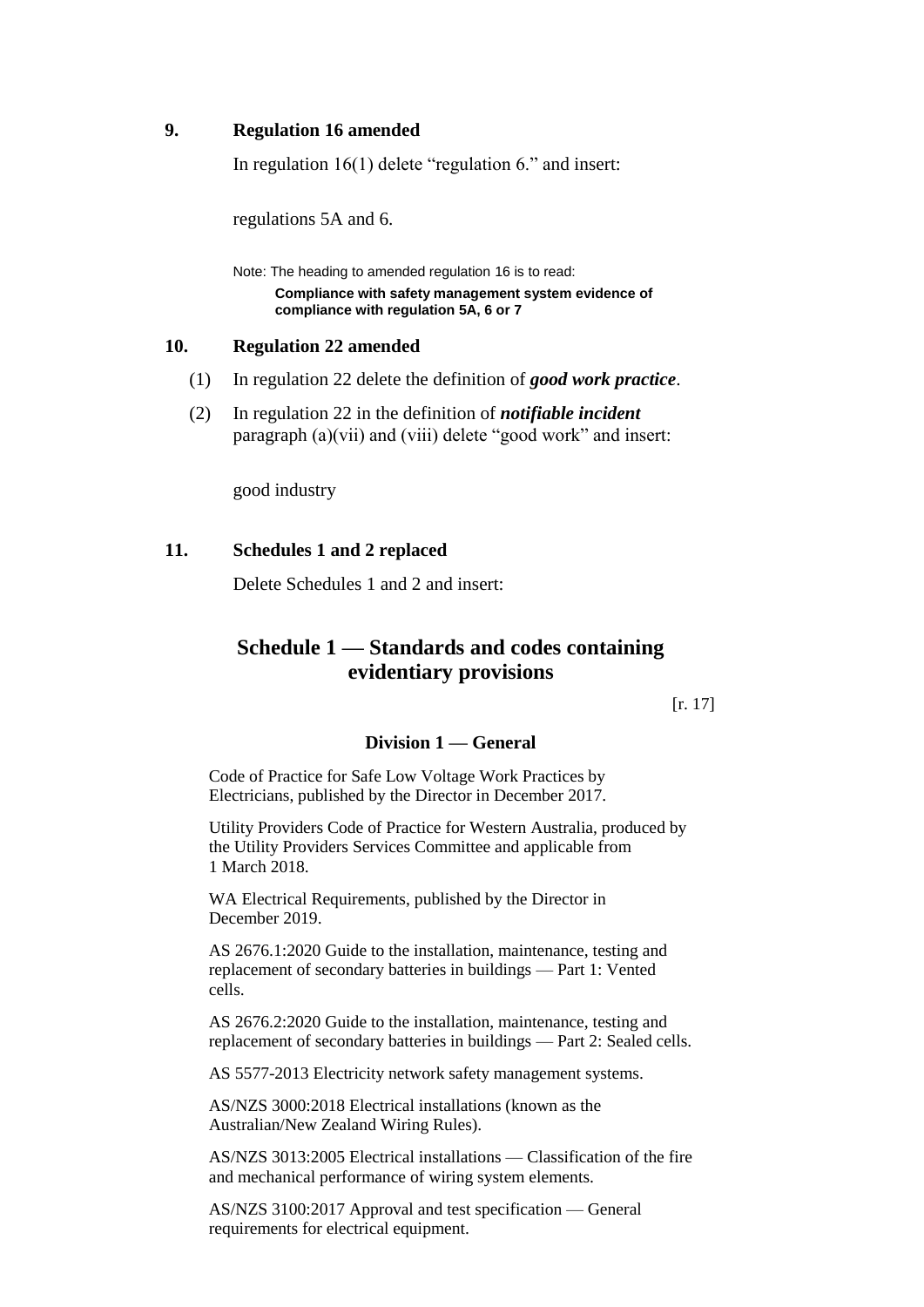AS/NZS 60479.1:2010 Effects of current on human beings and livestock — Part 1: General aspects.

ENA Doc 008-2006 National guidelines on electrical safety for emergency service personnel.

ENA Doc 015-2006 National guidelines for prevention of unauthorised access to electricity infrastructure.

ENA Doc 018-2015 Guideline for the fire protection of electricity substations.

ENA Doc 044-2020 Guideline for energised low voltage work.

#### **Division 2 — Overhead lines**

Code of Practice for Personnel Electrical Safety for Vegetation Control Work Near Live Power Lines, published by the Director in May 2021.

AS/NZS 1768:2007 Lightning protection.

AS 3891.1:2021 Air navigation — Cables and their supporting structures — Marking and safety requirements — Part 1: Marking of overhead cables and supporting structures.

AS 3891.2:2018 Air navigation — Cables and their supporting structures — Marking and safety requirements — Part 2: Low level aviation operations.

#### **Division 3 — Switchyards, substations and power stations**

AS 1319-1994 Safety signs for the occupational environment.

AS 62271.1:2019 High-voltage switchgear and controlgear — Part 1: Common specifications for alternating current switchgear and controlgear (IEC 62271-1:2017 MOD).

AS 2865-2009 Confined spaces.

AS 60076.1:2014 Power transformers — Part 1: General (IEC 60076-1, Ed. 3.0 (2011) MOD).

AS 60076.11-2006 Power transformers — Part 11: Dry-type transformers.

ENA Doc 007-2006 Specification for polemounting distribution transformers.

#### **Division 4 — Underground cables**

AS 2832.1:2015 Cathodic protection of metals — Part 1: Pipes and cables.

AS/NZS 2648.1:1995 Underground marking tape — Part 1: Non-detectable tape.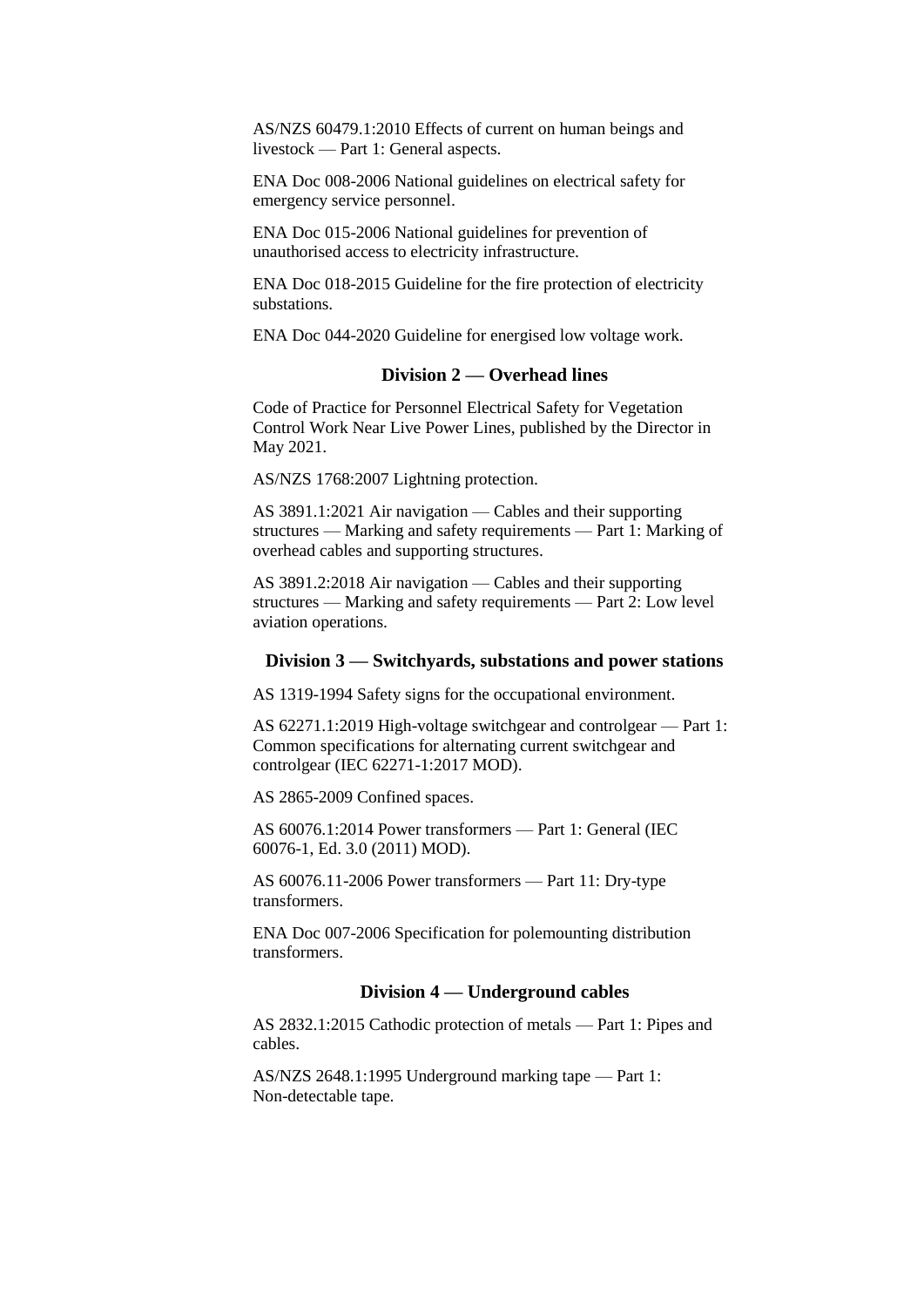#### **Division 5 — Power coordination**

AS/NZS 3835.1:2006 Earth potential rise — Protection of telecommunications network users, personnel and plant — Part 1: Code of practice.

AS/NZS 3835.2:2006 Earth potential rise — Protection of telecommunications network users, personnel and plant — Part 2: Application guide.

HB 100-2000 (CJC 4) Coordination of power and telecommunications — Manual for the establishment of safe work practices and the minimisation of operational interference between power systems and paired cable telecommunications systems.

HB 101-1997 (CJC 5) Coordination of power and telecommunications — Low Frequency Induction (LFI) — Code of practice for the mitigation of hazardous voltages induced into telecommunications lines.

HB 102-1997 (CJC 6) Coordination of power and telecommunications — Low Frequency Induction (LFI) — Application guide to the LFI code.

HB 103-1997 (CJC 7) Coordination of power and telecommunications — Crossings Code: The arrangement of overhead power and telecommunications lines, pole stay wires, and suspension wires.

## **Schedule 2 — Standards and codes containing obligatory provisions**

[r. 17]

#### **Division 1 — General**

AS 1882-2002 Earth and bonding clamps.

AS 2067:2016 Substations and high voltage installations exceeding 1 kV a.c.

AS 3011.1:2019 Electrical installations — Secondary batteries installed in buildings — Part 1: Vented cells.

AS 3011.2:2019 Electrical installations — Secondary batteries installed in buildings — Part 2: Sealed cells.

AS 3851-1991 The calculation of short circuit currents in three-phase a.c. systems.

AS/NZS 3863:2002 Galvanised mild steel wire for armouring cables.

AS 4741-2010 Testing of connections to low voltage electricity networks.

AS/NZS 4836:2011 Safe working on or near low-voltage electrical installations and equipment.

AS 60529-2004 Degrees of protection provided by enclosures (IP Code).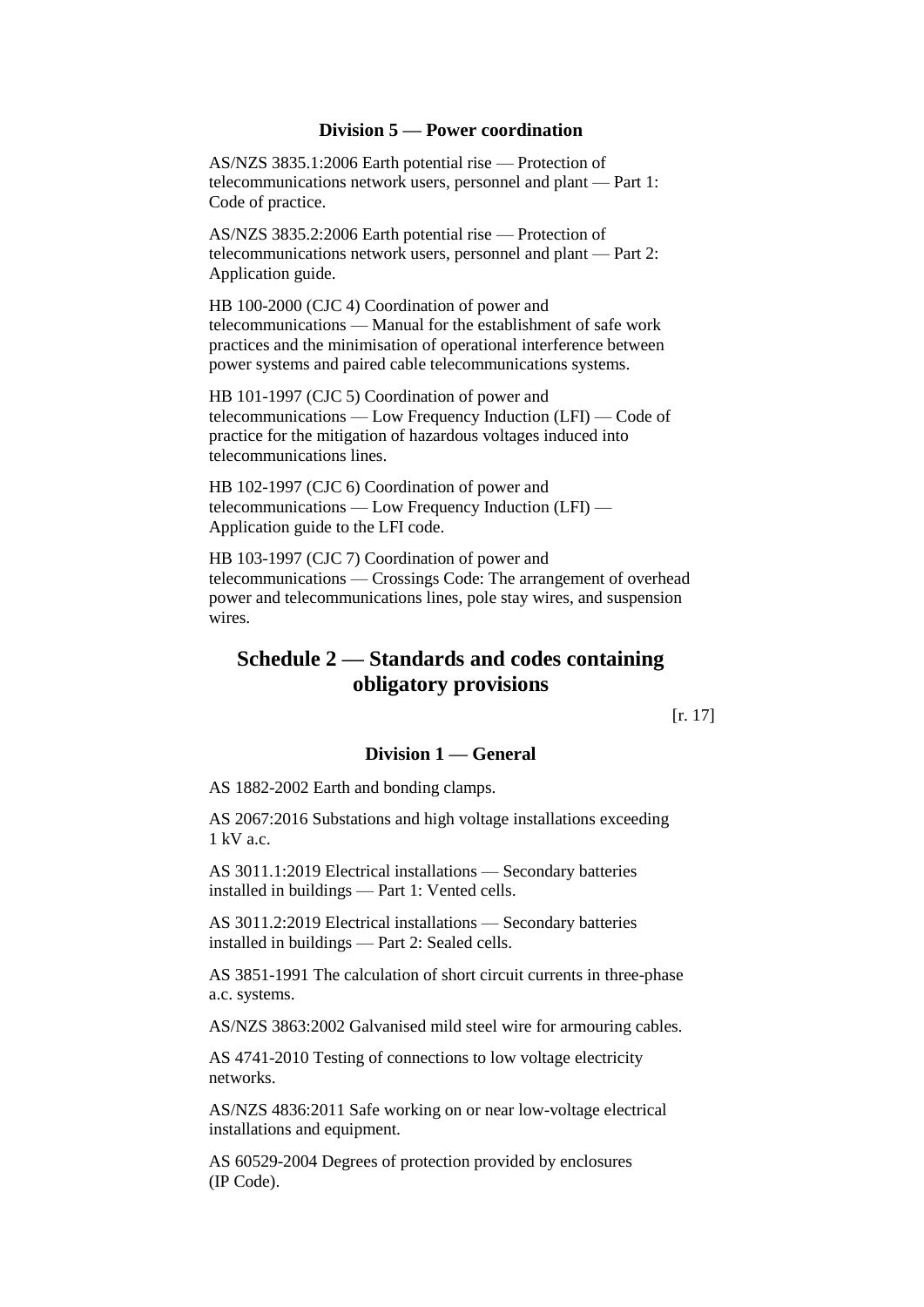ENA DOC 003-2021 (NENS 03) National guidelines for safe access to electrical and mechanical apparatus.

ENA Doc 025-2010 EG-0 Power system earthing guide — Part 1: Management principles, version 1.

ENA Doc 042-2018 National guidelines for manual reclosing of high voltage electrical apparatus following a fault operation (Manual Reclose Guidelines).

ENA Doc 044-2020 Guideline for energised low voltage work.

ENA NENS 04-2006 National guidelines for safe approach distances to electrical and mechanical apparatus.

ENA NENS 08-2006 National guidelines for aerial surveillance of overhead electricity networks.

ENA NENS 09-2014 National guideline for the selection, use and maintenance of personal protection equipment for electrical arc hazards.

IEC 61914:2015 Cable cleats for electrical installations.

#### **Division 2 — Overhead lines**

AS 1222.1-1992 Steel conductors and stays — Bare overhead — Part 1: Galvanised (SC/GZ).

AS 1222.2-1992 Steel conductors and stays — Bare overhead — Part 2: Aluminium clad (SC/AC).

AS 1531-1991 Conductors — Bare overhead — Aluminium and aluminium alloy.

AS 1720.1-2010 Timber structures — Part 1: Design methods.

AS 1720.2-2006 Timber structures — Part 2: Timber properties.

AS 1746-1991 Conductors — Bare overhead — Hard drawn copper.

AS/NZS 2878:2000 Timber — Classification into strength groups.

AS 3600:2018 Concrete structures.

AS 3607:1989 Conductors — Bare overhead, aluminium and aluminium alloy — Steel reinforced.

AS 3818.11-2009 Timber — Heavy structural products — Visually graded — Part 11: Utility poles.

AS 4100:2020 Steel structures.

AS 5804.1-2010 High-voltage live working — Part 1: General.

AS 5804.2-2010 High-voltage live working — Part 2: Glove and barrier work.

AS 5804.3-2010 High-voltage live working — Part 3: Stick work.

AS 5804.4-2010 High-voltage live working — Part 4: Barehand work.

AS 6947-2009 Crossing of waterways by electricity infrastructure.

AS/NZS 7000:2016 Overhead line design.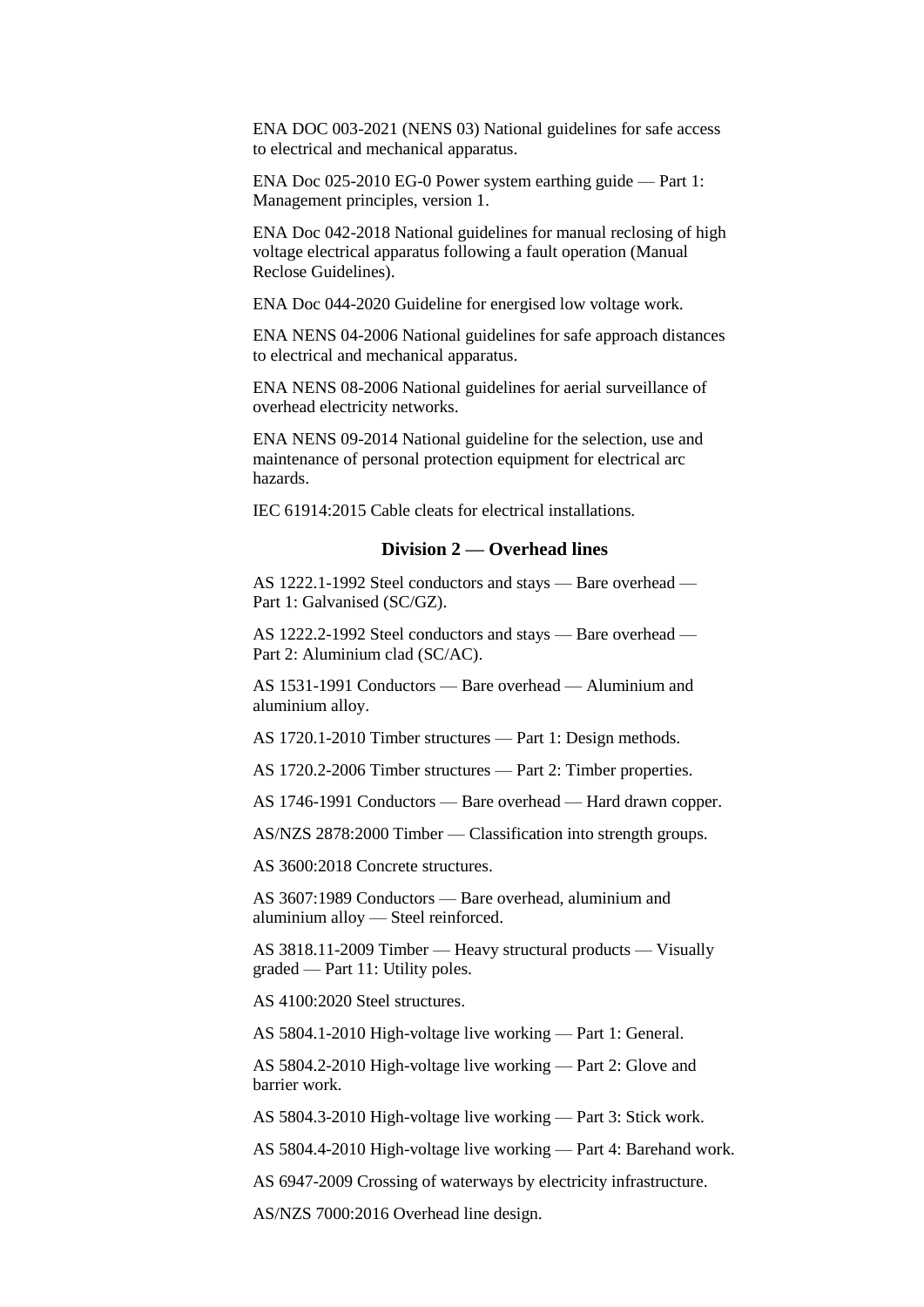#### **Division 3 — Underground cables**

AS/NZS 1026:2004 Electric cables — Impregnated paper insulated — For working voltages up to and including 19/33 (36) kV.

AS/NZS 1125:2001 Conductors in insulated electric cables and flexible cords.

AS/NZS 1429.1:2006 Electric cables — Polymeric insulated — Part 1: For working voltages 1.9/3.3 (3.6) kV up to and including 19/33 (36) kV.

AS/NZS 1429.2:2009 Electric cables — Polymeric insulated — Part 2: For working voltages above 19/33 (36) kV up to and including 87/150 (170) kV.

AS/NZS 3008.1.1:2017 Electrical installations — Selection of cables — Part 1.1: Cables for alternating voltages up to and including 0.6/1 kV — Typical Australian installation conditions.

#### **Division 4 — Switchgear and protection**

AS 1033.1-1990 High voltage fuses (for rated voltages exceeding  $1000 V$ ) — Part 1: Expulsion type.

AS 1033.2-1988 High voltage fuses (for rated voltages exceeding  $1000 V$ ) — Part 2: Current-limiting (powder-filled) type.

AS 1307.2-1996 Surge arresters — Part 2: Metal-oxide surge arresters without gaps for a.c. systems.

AS/NZS 60137:2020 Insulated bushings for alternating voltages above 1000 V (IEC 60137:2017 (ED.7.0) MOD).

AS/NZS 60265.1:2001 High-voltage switches — Part 1: Switches for rated voltages above 1 kV and less than 52 kV (IEC 60265-1:1998, MOD).

AS 60296:2017 Fluids for electrotechnical applications — Unused mineral insulating oil for transformers and switchgear (IEC 60296:2012, MOD).

AS/NZS IEC 60947.1:2015 Low-voltage switchgear and controlgear — Part 1: General rules.

AS/NZS 61439.1:2016 Low-voltage switchgear and controlgear assemblies — Part 1: General rules.

AS/NZS 61439.2:2016 Low-voltage switchgear and controlgear assemblies — Part 2: Power switchgear and controlgear assemblies.

AS/NZS 61439.3:2016 Low-voltage switchgear and controlgear assemblies — Part 3: Distribution boards intended to be operated by ordinary person (DBO).

AS/NZS 61439.4:2016 Low-voltage switchgear and controlgear assemblies — Part 4: Particular requirements for assemblies for construction sites (ACS).

AS/NZS IEC 61439.5:2016 Low-voltage switchgear and controlgear assemblies — Part 5: Assemblies for power distribution in public networks.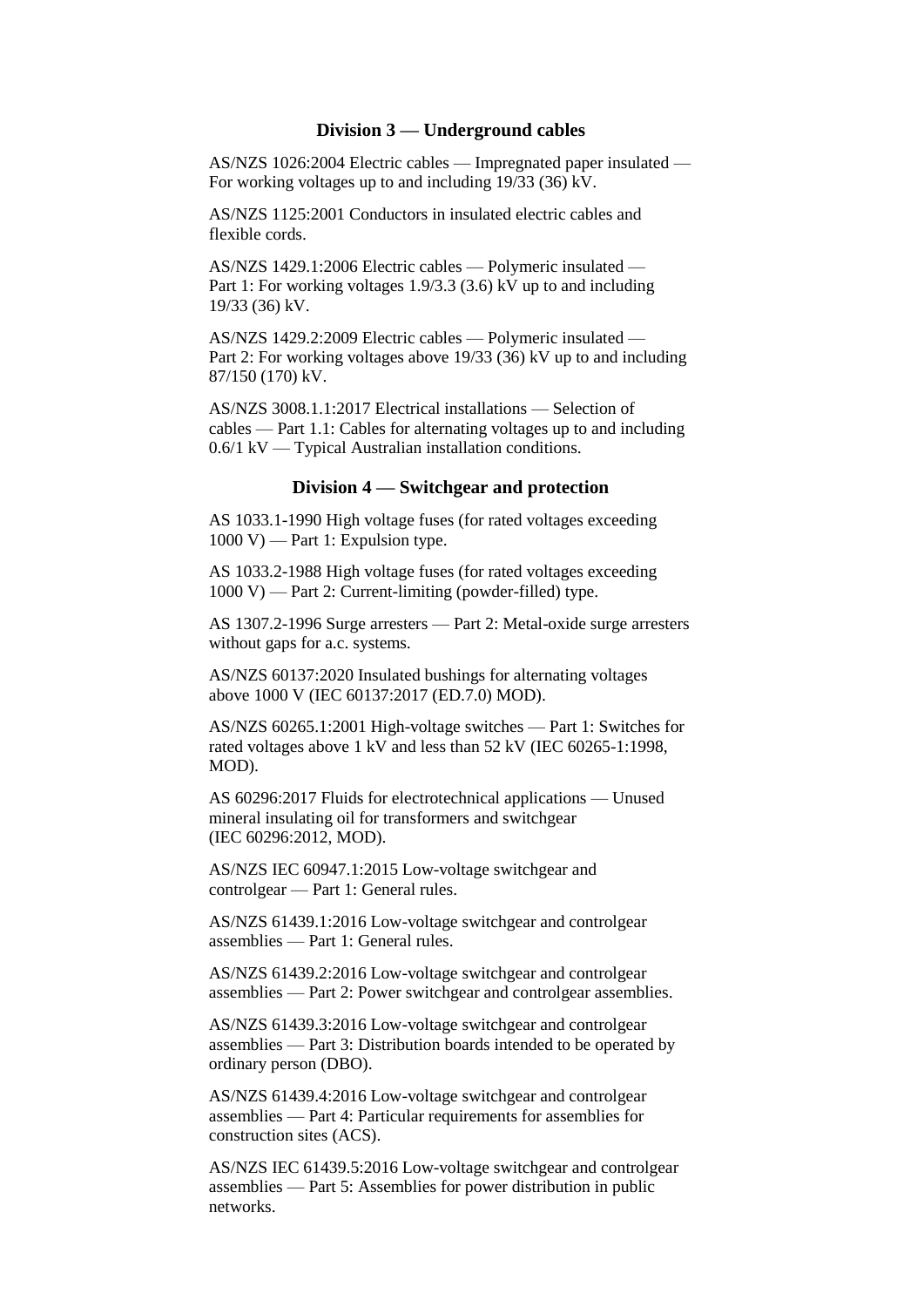AS 61869.1:2021 Instrument transformers — Part 1: General requirements (IEC 61869-1:2007 (ED.1.0) MOD).

AS 61869.2:2021 Instrument transformers — Part 2: Additional requirements for current transformers (IEC 61869-2:2012 (ED 1.0) MOD).

AS 61869.3:2021 Instrument transformers — Part 3: Additional requirements for inductive voltage transformers (IEC 61869-3:2011 (ED.1.0) MOD).

AS 61869.4:2021 Instrument transformers — Part 4: Additional requirements for combined transformers (IEC 61869-4:2013 (ED.1.0) MOD).

AS 61869.5:2021 Instrument transformers — Part 5: Additional requirements for capacity voltage transformers (IEC 61869-5:2011 (ED 1.0) MOD).

AS 62271.100:2019 High-voltage switchgear and controlgear — Part 100: High-voltage alternating-current circuit-breakers (IEC 62271-100:2008+AMD1:2012+AMD2:2017 CSV (ED.2.2)/COR 1:2018, MOD).

AS 62271.102:2019 High-voltage switchgear and controlgear — Part 102: Alternating current disconnectors and earthing switches (IEC 62271-102:2018, MOD).

AS IEC 62271.105:2015 High-voltage switchgear and controlgear — Part 105: Alternating current switch-fuse combinations for rated voltages above 1 kV up to and including 52 kV.

AS 62271.110:2019 High-voltage switchgear and controlgear — Part 110: Inductive load switching (IEC 62271-110:2017 (ED 4.0)/COR 1:2017/COR 2:2018, MOD).

AS 62271.200:2019 High-voltage switchgear and controlgear — Part 200: A.C. metal enclosed switchgear and controlgear for rated voltages above 1 kV and up to and including 52 kV (IEC 62271-200:2011/COR 1:2015, MOD).

AS 62271.201:2019 High-voltage switchgear and controlgear — Part 201: A.C. insulation enclosed switchgear and controlgear for rated voltages above 1 kV and up to and including 52 kV (IEC 62271-201:2014, MOD).

AS 62271.202:2019 High-voltage switchgear and controlgear — Part 202: High-voltage/low-voltage prefabricated substation (IEC 62271-202:2014, MOD).

AS 62271.203-2012 High-voltage switchgear and controlgear — Part 203: Gas-insulated metal-enclosed switchgear for rated voltages above 52 kV.

AS IEC 62271.4:2015 High-voltage switchgear and controlgear — Part 4: Handling procedures for sulphur hexafluoride (SF6) and its mixtures.